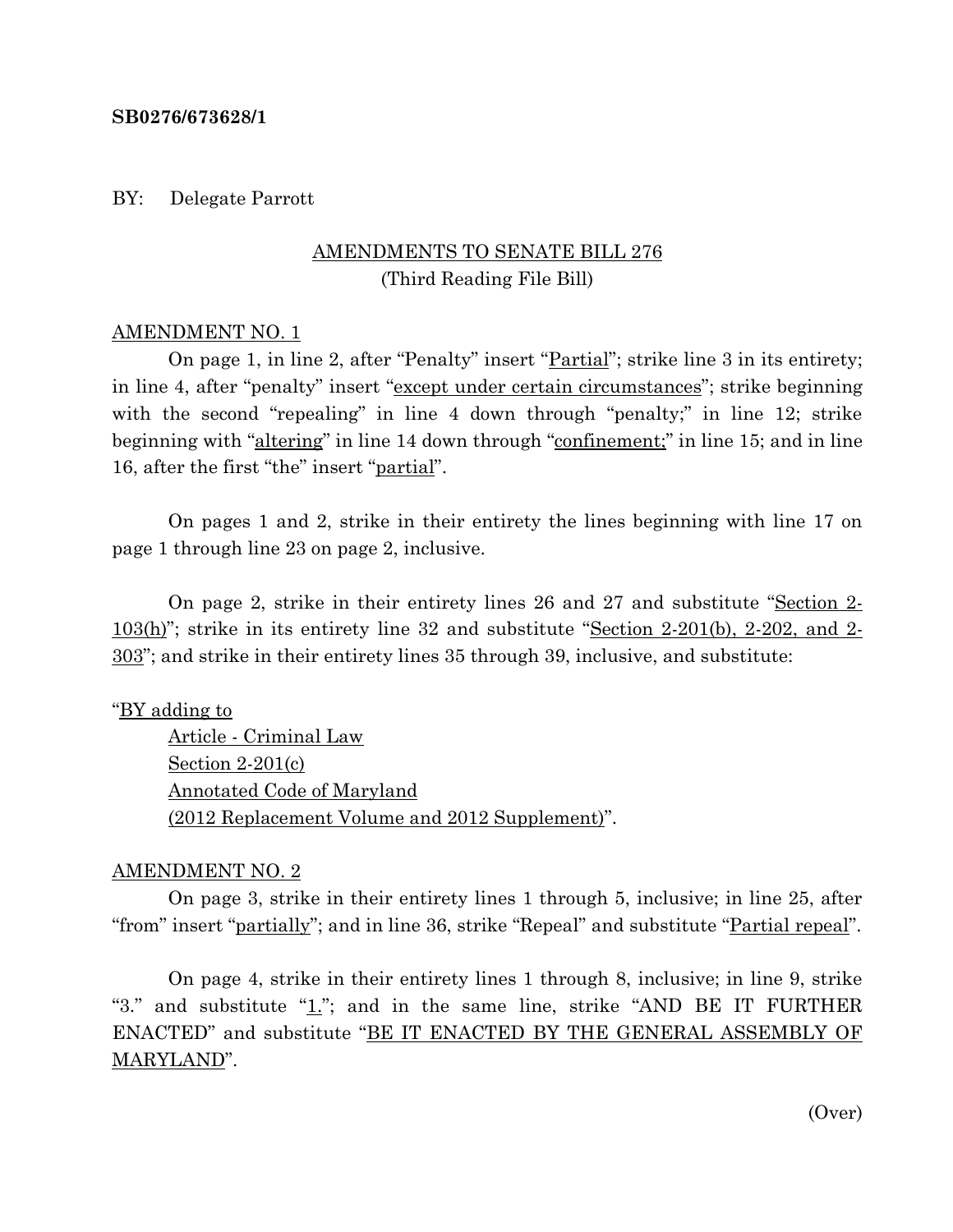## **SB0276/673628/1 PARROTT Amendments to SB 276 Page 2 of 3**

On pages 4 through 10, strike in their entirety the lines beginning with line 11 on page 4 through line 20 on page 10, inclusive.

On page 11, in line 16, strike "A" and substitute "**SUBJECT TO SUBSECTION (C) OF THIS SECTION, A**"; after line 24, insert:

# "**(C) A PERSON WHO COMMITS MURDER IN THE FIRST DEGREE IN AN ACT OF TERRORISM IN WHICH 100 OR MORE VICTIMS ARE KILLED MAY BE SENTENCED TO DEATH IN COMPLIANCE WITH § 2-202 OF THIS SUBTITLE AND SUBTITLE 3 OF THIS TITLE.**";

in line 25, strike the bracket; in line 26, after "degree" insert "**UNDER § 2-201(C) OF THIS SUBTITLE**"; strike beginning with the colon in line 29 down through "(i)" in line 30; and in line 30, strike "and".

On page 12, strike in their entirety lines 1 and 2; strike beginning with "with" in line 3 down through "title," in line 4; and in line 5, strike "with respect to  $\S$  2- $303(g)(1)(i)$  of this title,".

On page 13, in lines 10 and 20, in each instance, strike the bracket; and strike in their entirety lines 11 through 19, inclusive.

On page 15, strike in their entirety lines 15 through 18, inclusive; and in lines 19, 22, and 24, strike "(iii)", "(iv)", and "(v)", respectively, and substitute "**(II)**", "**(III)**", and "**(IV)**", respectively.

On pages 16 and 17, strike in their entirety the lines beginning with line 13 on page 16 through line 9 on page 17, inclusive.